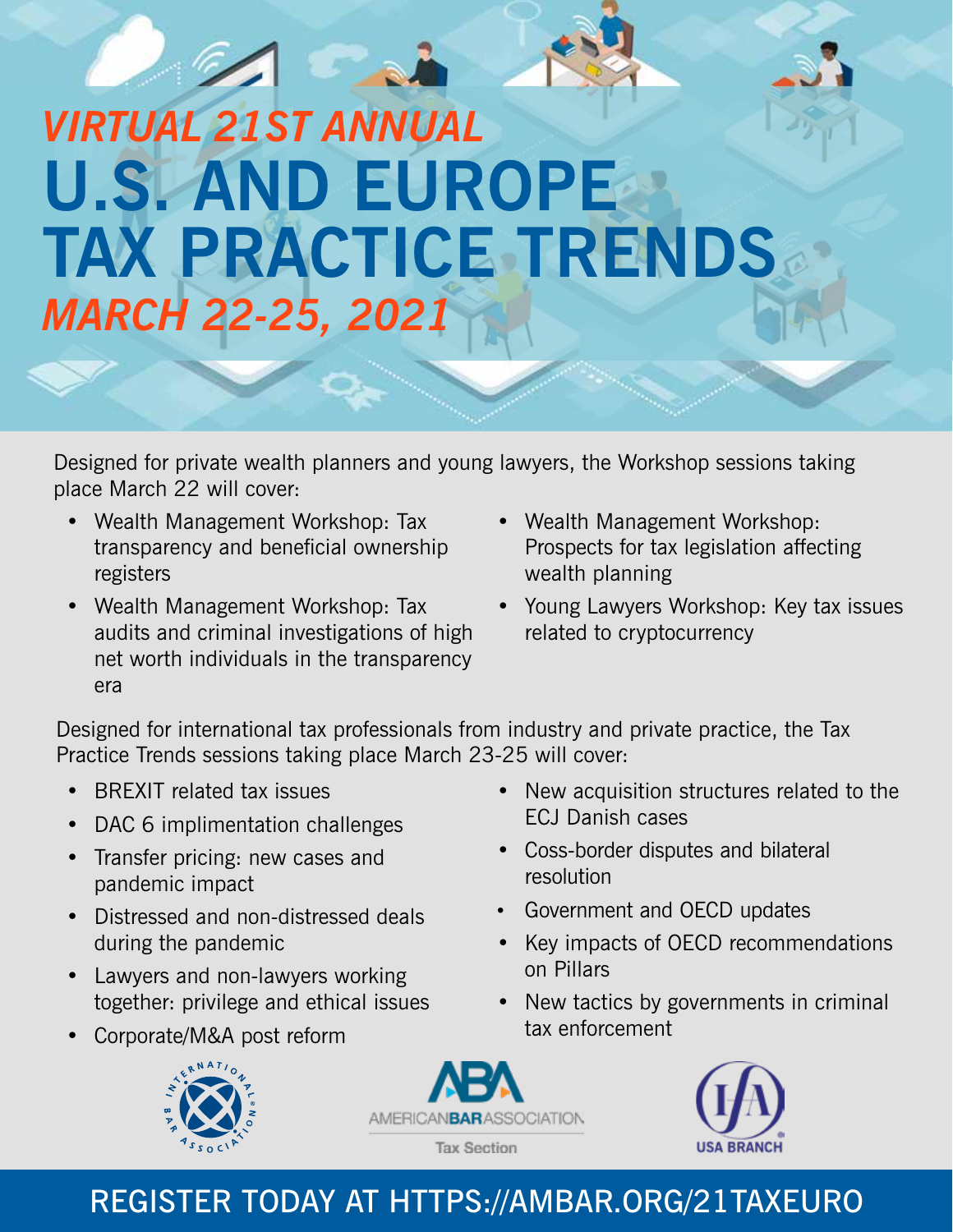## WORKSHOPS *Monday, March 22*

#### 0900 – 1000 EDT / 1400 – 1500 CET *WEALTH MANAGEMENT WORKSHOP*

#### **Tax Transparency and Beneficial Ownership Developments Affecting Private Clients**

This panel will provide an overview of tax transparency and beneficial ownership developments in the U.S., the U.K., and the European Union.

#### Co-Chairs

Severiano Ortiz, Kozusko Harris Duncan, Washington, DC Emma White, Forsters LLP, London

#### **Speakers**

Stephanie Auferil, Arkwood SCP, Paris Joanna Prokurat, Wardynski & Partners, **Warsaw** 

### 1000 – 1030 EDT / 1500 – 1530 CET *WEALTH MANAGEMENT WORKSHOP*

**Networking ZOOM Break**

#### 1030 – 1115 EDT / 1530 – 1615 CET *YOUNG LAWYERS WORKSHOP*

#### **Panel I: Building Crypto Policy: the Government View**

This panel explores the policy terrain of how governments are adapting to the increasing use of virtual currencies in everyday life – investments, purchases, bartering – and developing tax rules accordingly. Government panelists will share their views and experiences in analyzing how cryptocurrencies fit into existing tax frameworks, where they are having to break new ground, and tactics used in the enforcement sphere.

#### Co-Chairs

Jeremiah Coder, PwC, Washington, DC Niklas Schmidt, Wolf Theiss, Vienna

#### **Speakers**

Erika Bonner, Ernst & Young LLP, San Francisco, CA Ksenija Cipek, Head of Tax Risk Analysis, Ministry of Finance Croatia, Zagreb Julien Jarrige, G20 Tax Adviser, OECD, Paris Amanda Wick, Chief of Legal Affairs, Chainalysis Inc., Washington, DC

#### 1030 – 1145 EDT / 1530 – 1645 CET *WEALTH MANAGEMENT WORKSHOP*

### **Tax Audits and Criminal Investigations of High Net Worth Individuals in the Transparency Era**

This panel will provide an overview regarding recent tax controversy developments in Germany, Italy, Switzerland and the U.S.

#### Co-Chairs

Thierry Boitelle, Bonnard Lawson, Geneva Dianne Mehany, Caplin & Drysdale, Washington, DC

#### **Speakers**

Gerd Kostrzewa, Heuking Kühn Lüer Wojtek, Düsseldorf

#### Nicola Saccardo, Maisto e Associati, London

#### 1115 – 1130 EDT / 1615 – 1630 CET *YOUNG LAWYERS WORKSHOP* **Networking ZOOM Break**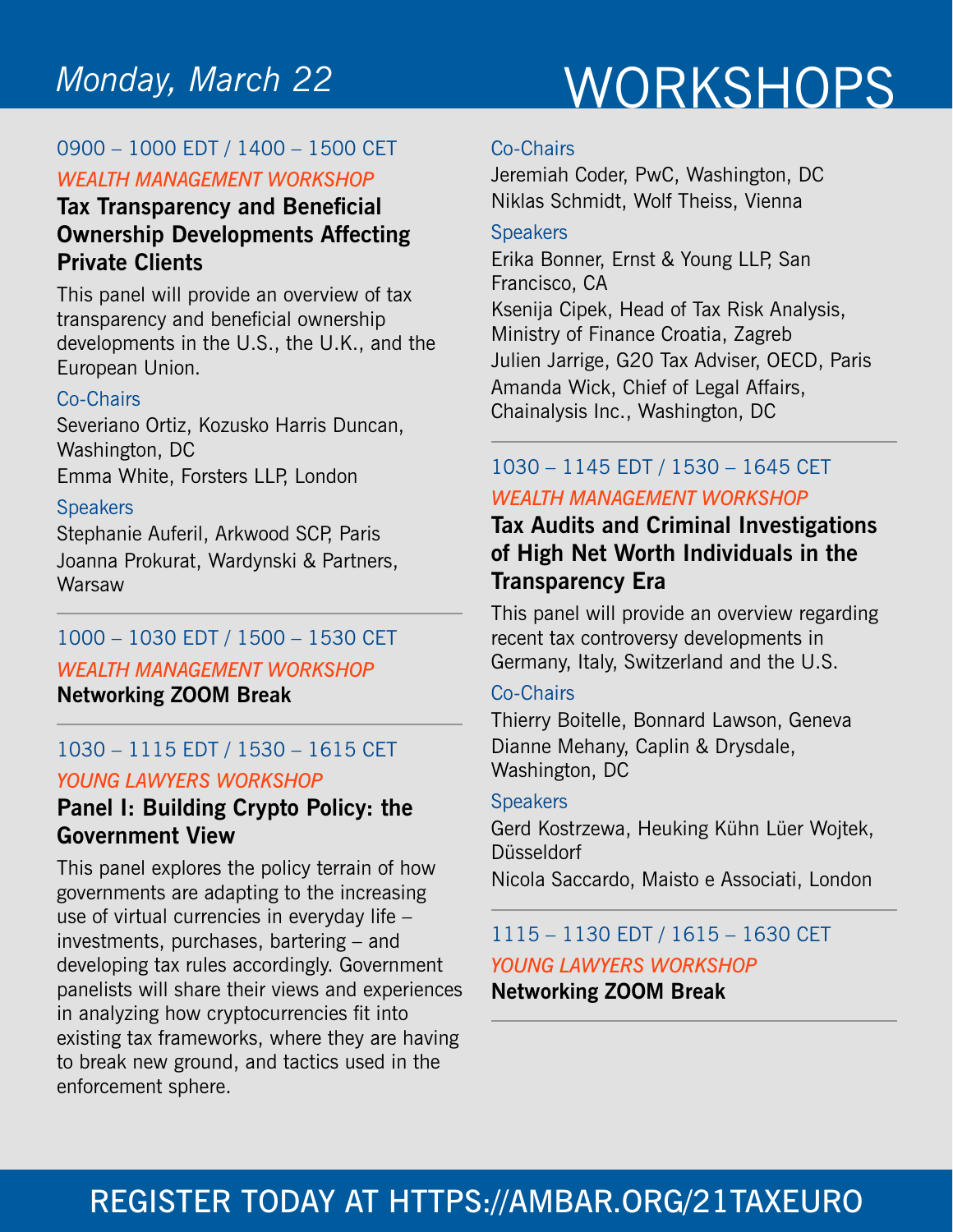## WORKSHOPS *Monday, March 22*

#### 1130 – 1245 EDT / 1630 – 1745 CET *YOUNG LAWYERS WORKSHOP*

#### **Panel II: Responding to a Mess(ier) Crypto Tax Landscape**

This follow-on panel tackles the myriad problems that arise for taxpayers and advisers in navigating no, new, and confusing rules in trying to comply in a rapidly evolving environment. Speakers will address frequent compliance issues, such as computing basis, dealing with conversions/forks, and dealing with confidentiality issues, as well as providing practical advice on guiding taxpayers through challenging enforcement actions.

#### Co-Chairs

Jeremiah Coder, PwC, Washington, DC Niklas Schmidt, Wolf Theiss, Vienna

#### **Speakers**

Franziska Hertel, Ropes & Gray LLP, Boston, MA

Antti Lehtimaja, Krogerus, Helsinki Gianluca Mazzoni, Alvarez & Marsal Taxand LLC, Washington, DC Miguel Pimentel, Garrigues, Lisbon

### 1145 – 1200 EDT / 1645 – 1700 CET *WEALTH MANAGEMENT WORKSHOP*

**Networking ZOOM Break**

#### 1200 – 1245 EDT / 1700 – 1745 CET *WEALTH MANAGEMENT WORKSHOP*

#### **Prospects for Tax Legislation**

This panel will provide an update on possible new tax legislation (some related to COVID-19 and some not) in Spain, the U.K. and the U.S. which will affect high net worth individuals and family offices.

#### **Chair**

Alan Winston Granwell, Holland & Knight LLP, Washington, DC

#### **Speakers**

Guadalupe Díaz-Súnico, Lener, Barcelona, Spain Emma-Jane Weider, Maurice Turnor Gardner, London

### 1245 – 1345 EDT / 1745 – 1845 CET

*WEALTH MANAGEMENT WORKSHOP* **Networking ZOOM Event**

#### 1245 – 1345 EDT / 1745 – 1845 CET *YOUNG LAWYERS WORKSHOP*

**Networking ZOOM Event: Practicing** 

**During the Pandemic**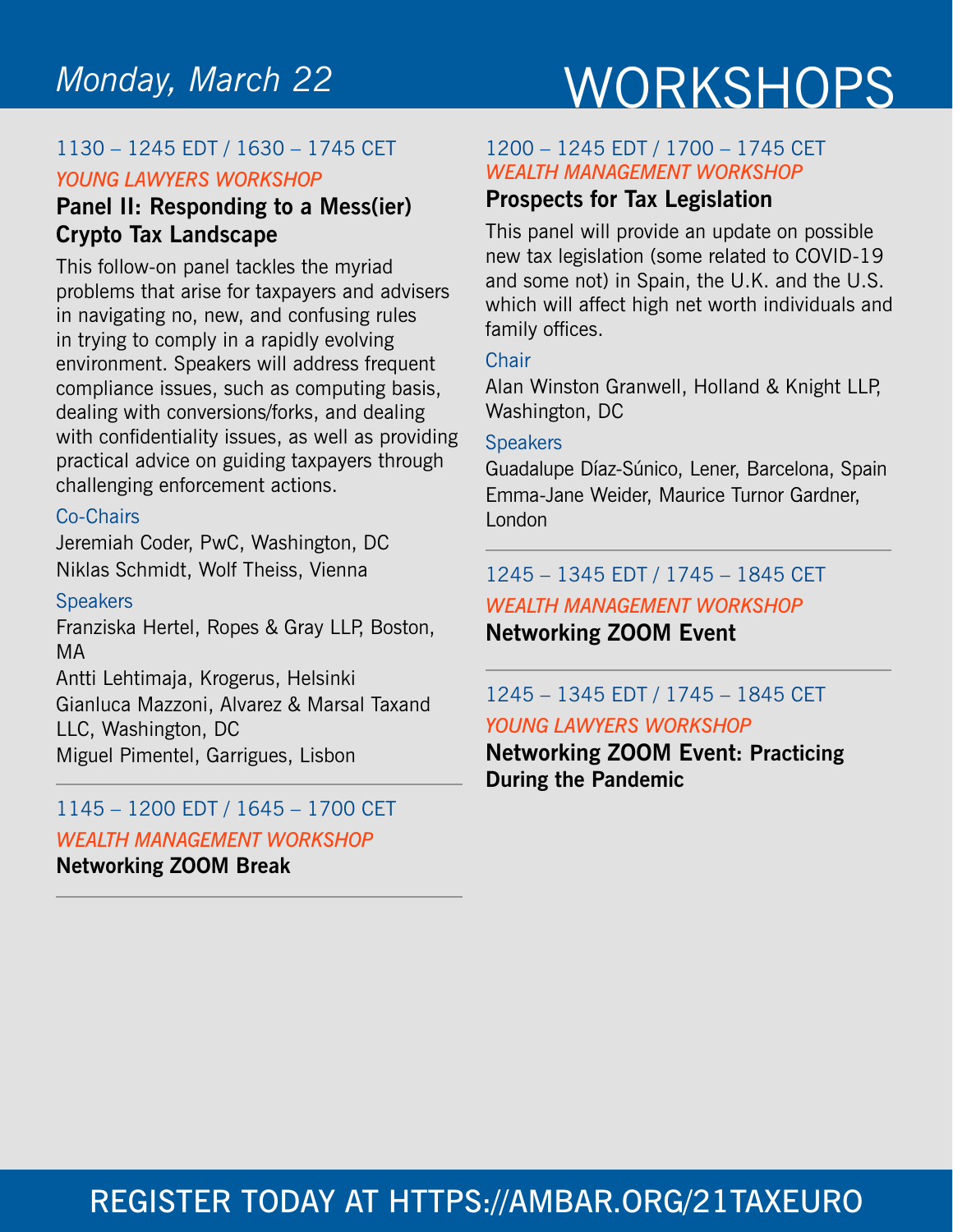# CONFERENCE *Tuesday, March 23*

#### 0900 – 0945 EDT / 1400 – 1445 CET **Opening Plenary and Keynote Address**

#### Introduction by Conference Co-Chairs

Kat Saunders Gregor, Ropes & Gray LLP, Boston, MA

Reto Heuberger, Homburger, Zurich Margriet Lukkien, Loyens & Loeff, Amsterdam Stanley C. Ruchelman, Ruchelman P.L.L.C., New York, NY

#### Carol Tello Fellowship Award Announcement

Joan C. Arnold, Troutman Pepper, Philadelphia, PA Richard M. Lipton, Baker McKenzie, Chicago, IL

#### Keynote Speaker

Andrew Strelka, Senior Tax Counsel, The White House, Washington, DC, USA

#### 0945 – 1045 EDT / 1445 – 1545 CET

#### *CONCURRENT SESSION 1*

#### **Brexit Happened: Now What?**

A closer look at how Brexit might shape the future of tax:

- Challenges, and opportunities
- The future of cross border imports and exports
- Decisions for fund managers

#### Co-Chairs

Jessica Kemp, Travers Smith LLP, London Joshua D. Odintz, Holland & Knight LLP, Washington, DC

#### **Speakers**

Peter Adriaansen, Loyens & Loeff, Luxembourg Torsten Engers, Flick Gocke Schaumburg, Frankfurt am Main Rachel Fox, William Fry, Dublin

Alex Jupp, Skadden, Arps, Slate, Meagher & Flom LLP, London

### 0945 – 1045 EDT / 1445 – 1545 CET

#### *CONCURRENT SESSION 2*

#### **Hallmark Hall of Mirrors: DAC6 Implementation Experiences**

This panel will assess what we have learned thus far from the implementation of the 2018 European Commission Directive on administrative cooperation in the field of taxation (DAC 6). Among other topics, panellists will discuss:

- Issues arising from varying/inconsistent standards of implementation among Member States of the EU;
- Challenges for practitioners arising from complex, multijurisdictional planning (e.g., what information must be disclosed and to which jurisdictions? Which practitioners have the obligation to disclose? Is coordination among different firms desirable or necessary?);
- Concerns of taxpayers (e.g., when is the disclosure obligation imposed on taxpayers? What confidentiality concerns are raised? Do taxpayers have the right or ability to take ownership of disclosure regarding their transactions?);
- Whether the compliance burdens imposed on practitioners and taxpayers are commensurate with the likely value of the information to tax authorities;
- Whether future changes are likely to lessen administrative burdens or increase the scope of information required?;
- How does DAC 6 fit within the broader context of the transparency debate currently taking place within the EU?;
- Is DAC 6 impacting on taxpayer "behaviour"?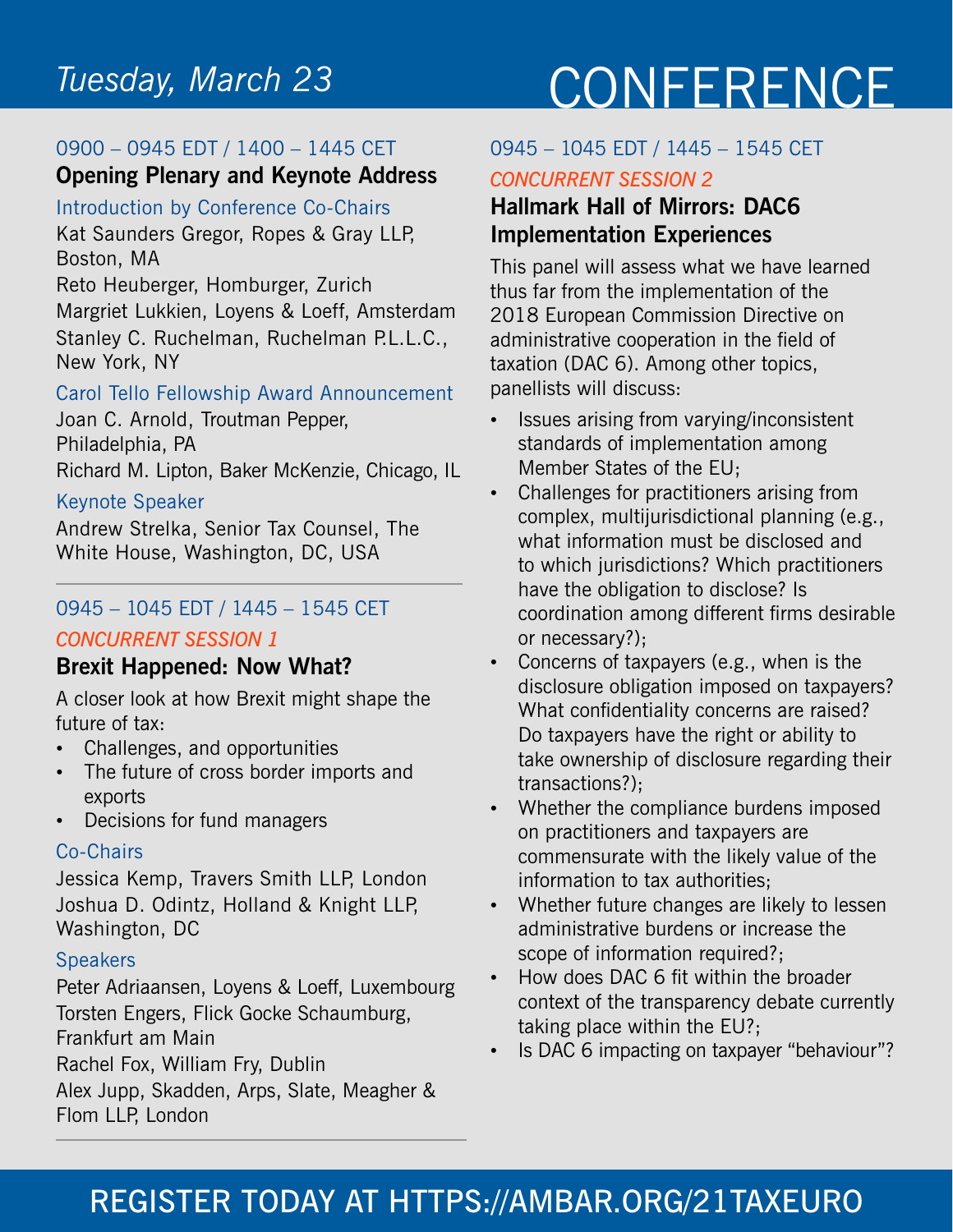#### Co-Chairs

Patrick Brown, PwC, Washington, DC James Somerville, A&L Goodbody, Dublin

#### **Speakers**

Antonio Barba, Cuatrecasas, Madrid Petra Eckl, GSK Stockmann, Frankfurt am Main Jan van den Tooren, Hamelink & van den Tooren, Amsterdam

Christian Wimpissinger, Binder Grösswang, Vienna

#### 1045 – 1115 EDT / 1545 – 1615 CET **Networking ZOOM Break**

#### 1115 – 1230 EDT / 1615 – 1730 CET *CONCURRENT SESSION 1*

#### **New Transfer Pricing Developments: 2020 Key Cases and Pandemic Impact**

The panel will focus on the impact of the pandemic on transfer pricing policies and operations, includ-ing OECD guidance. Panelists will look at the interplay between these dynamics and other develop-ments, including the Coke case in the US, the Apple state aid decision and the Adecco decision in Denmark. In addition, the panel will feature the perspectives of tax executives on navigating changing TP laws and substantiation requirements during this turbulent economic period.

#### Co-Chairs

Kat Saunders Gregor, Ropes & Gray LLP, Boston, MA

#### Nikolaj Bjørnholm, Bjørnholm Law, Hellerup

# CONFERENCE *Tuesday, March 23*

#### **Speakers**

Sven Bremer, Head of Transfer Pricing, Siemens, **Munich** 

Stuart Chessman, Vivendi S.A., New York, NY Francesca Fracassi, Q8 Kuwait Petroleum Italia S.p.A., Rome

Mayra Lucas, Senior Advisor, Transfer Pricing, OECD, Paris

#### 1115 – 1230 EDT / 1615 – 1730 CET *CONCURRENT SESSION 2*

#### **Selected Distressed and Non-Distressed Deals During the Pandemic**

The pandemic has seen a change in the landscape of deals, which raises novel issues for advisers. The use of Special Purpose Acquisition Companies (SPACs) has dramatically increased. In an effort to deal with business uncertainty, contingent consideration and rollover equity are becoming a greater component of consideration paid by buyers. Distressed property sales have grown, which raises issues on how to deal with existing debt and limit adverse tax effects for borrowers and lenders alike. Broken deals have increased raising even more complexity.

#### Co-Chairs

Michael Hirschfeld, Andersen Tax, New York, NY Susanne Schreiber, Bär & Karrer AG, Zurich

#### **Speakers**

Guillermo Canalejo, Uría Menéndez, Madrid Ailish Finnerty, Arthur Cox, Dublin, Ireland Abraham (Avi) Reshtick, Mintz, Levin, Cohn, Ferris, Glovsky and Popeo, P.C., New York, NY Frank Tschesche, GvW Graf von Westphalen, Frankfurt am Main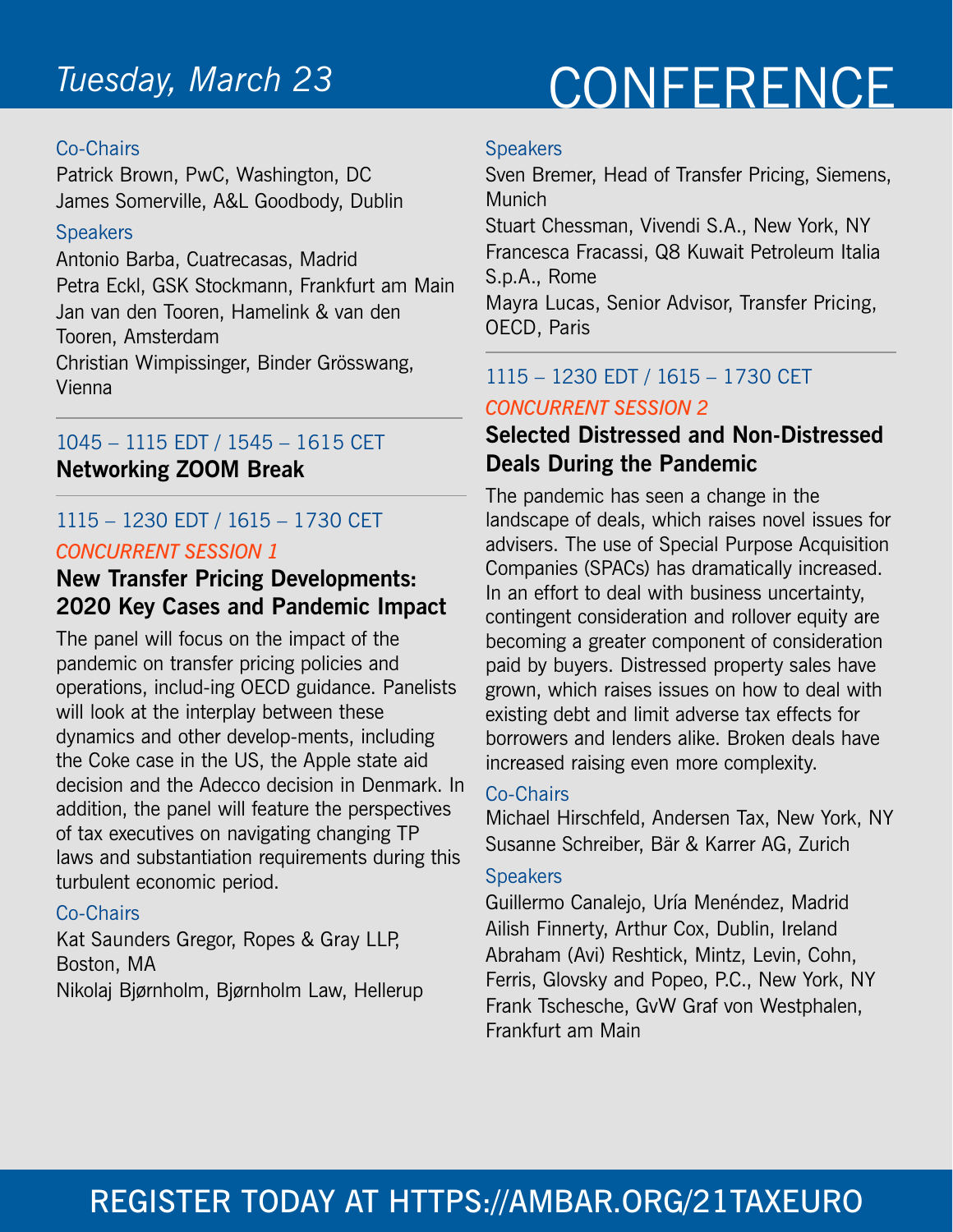## Wednesday, March 24 CONFERENCE

#### 0900 – 1015 EDT / 1400 – 1515 CET *CONCURRENT SESSION 1*

#### **Lawyer + Nonlawyers + Disclosure = Privilege Problems and Conflicts**

Changes have occurred in the practice of law that affect the relationship between attorney and client. In the U.S., at least one state and various professional bodies have removed barriers to accountants and lawyers practicing in one firm. This comes at a time when the attorney-client privilege is under attack in Europe and the U.S. Whether it is DAC6 obligations in the E.U., DOTAS reporting in the U.K., the Corporate Transparency Act in the U.S., and the crime-fraud exception to privilege in several jurisdictions, cross border tax advisers face a challenging environment in regard to privilege and confidentiality. Panelists will address rules in the U.K, Belgium, Italy, France and the U.S. regarding (i) differences in the scope of privilege for litigators, planning attorneys, and accountants, (ii) regulatory obligations imposed on lawyers to report transactions, and (iii) hidden traps for advisers.

#### Co-Chairs

Annabelle Bailleul-Mirabaud, CMS Francis Lefebvre Avocats, Paris Stanley C. Ruchelman, Ruchelman P.L.L.C.,

New York, NY

#### **Speakers**

Kimberly J. Majure, KPMG LLP, Washington, DC Jonathan Peacock, 11 New Square, London Stefano Petrecca, CBA Studio Legale e Tributario, Rome Henk Verstraete, Stibbe, Brussels

#### 0900 – 1015 EDT / 1400 – 1515 CET *CONCURRENT SESSION 2*

### **Corporate/M&A—Post Reform**

The panel will focus on practical hot topics for tax lawyers in M&A transactions, in particular the impact of the US tax reform, cross-border M&A (inversions, dual resident companies, SPACs), changes in NOL carry-back rules and how to manage tax risks in M&A transactions considering the impact of M&A insurance.

#### Co-Chairs

Layla J. Asali, Miller & Chevalier Chartered, Washington, DC Reto Heuberger, Homburger, Zurich

#### **Speakers**

Olivier Dauchez, Gide Loyrette Nouel, Paris Wiebe Dijkstra, De Brauw Blackstone Westbroek, Amsterdam Gareth Miles, Slaughter and May, London Kara Mungovan, Cravath, Swaine & Moore LLP, New York, NY

#### 1015 – 1045 EDT / 1515 – 1545 CET

**Networking ZOOM Break**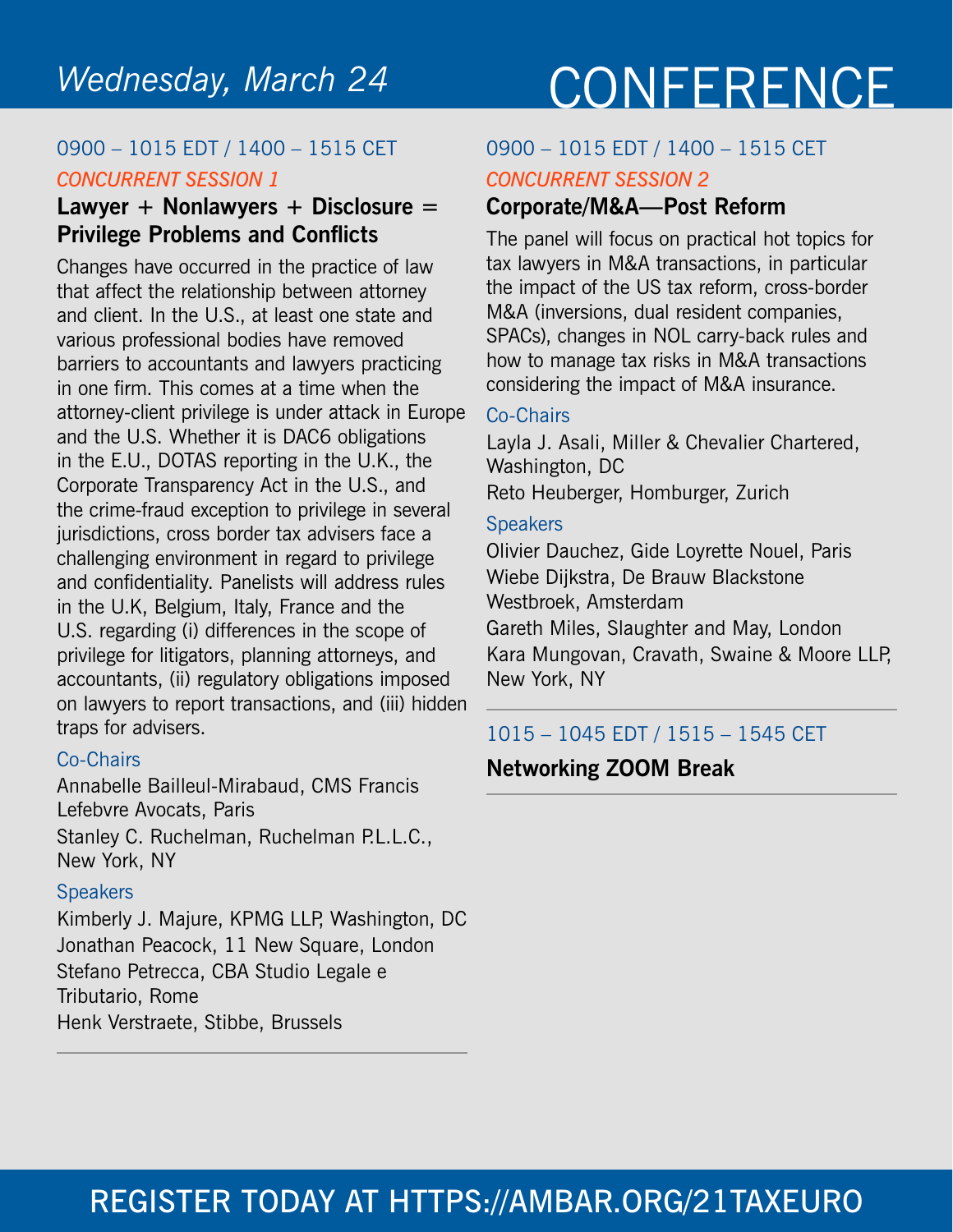#### 1045 – 1215 EDT / 1545 – 1715 CET *CONCURRENT SESSION 1*

#### **Putting a Hold on Holding Companies Due to the ECJ Danish Cases? New Acquisition Structures**

Following the ECJ Danish Cases, the use of holding companies is undergoing a thorough scrutiny in many jurisdictions. The panel will discuss, from a practical perspective, the impact of the Danish Cases on investment structures, taking into account the domestic case law and the administrative practice developed in the jurisdictions represented. The panelists will also address the new trends in investment structures.

#### Co-Chairs

Francesco Capitta, Facchini Rossi Michelutti, Milan

Rachel D. Kleinberg, Sidley Austin LLP, Palo Alto, CA

#### **Speakers**

Mike Carew, Kirkland & Ellis LLP, Chicago, IL Sylvia Dikmans, Houthoff, Amsterdam Francisco Lavandera, Garrigues, Barcelona Anders Oreby Hansen, Lundgrens, Copenhagen Thierry Lesage, Arendt & Medernach, Luxembourg

#### 1045 – 1215 EDT / 1545 – 1715 CET *CONCURRENT SESSION 2*

#### **Fighting on Multiple Fronts: Cross-Border Disputes and Bilateral Resolution**

In this panel we will discuss dispute prevention and dispute resolution mechanisms at the various stages of the tax administrative procedure.

We will start our panel with an up to date report from the IRS on MAP cases, in particular relating to transfer pricing topics, and an outlook on current projects on the domestic as well as the OECD level. The panel will then focus on case studies relevant to multiple jurisdictions, and will explore topics such as joint audits on the basis of the EU Administrative Assistance Directive, permanent establishments and the implementation of the EU Tax Dispute Resolution Directive, and challenging a GAAR in a MAP proceeding.

#### Co-Chairs

Annette Keller, McDermott Will & Emery, Munich Sarah E. Paul, Eversheds Sutherland, New York, NY

#### **Speakers**

Jennifer Best, Director, Treaty and Transfer Pricing Operations Practice Area, IRS, Washington, DC Dèlcia Capocasale, Cuatrecasas, Barcelona Raul-Angelo Papotti, Chiomenti, Milan Floran Ponce, Lenz & Staehelin, Geneva

#### 1230 – 1330 EDT / 1730 – 1830 CET

#### **Women in Tax Networking Event**

The Women in Tax Forum is excited to announce a video interview with Karine Uzan Mercié, Group Head of Tax, LafargeHolcim. Prior to joining LafargeHolcim, Karine was the VP, Head of Tax & Corporate Strategic Initiatives for Coca-Cola European Partners. During a 1-hour interactive discussion on Zoom, we'll join Karine as she shares stories of success and resiliency throughout an exceptional career in tax, and we'll explore what it means to rely on adventure and risk as keys to success in career and life.

#### Featured Speaker

Karine Uzan Mercie, Group Head of Tax, LafargeHolcim, Paris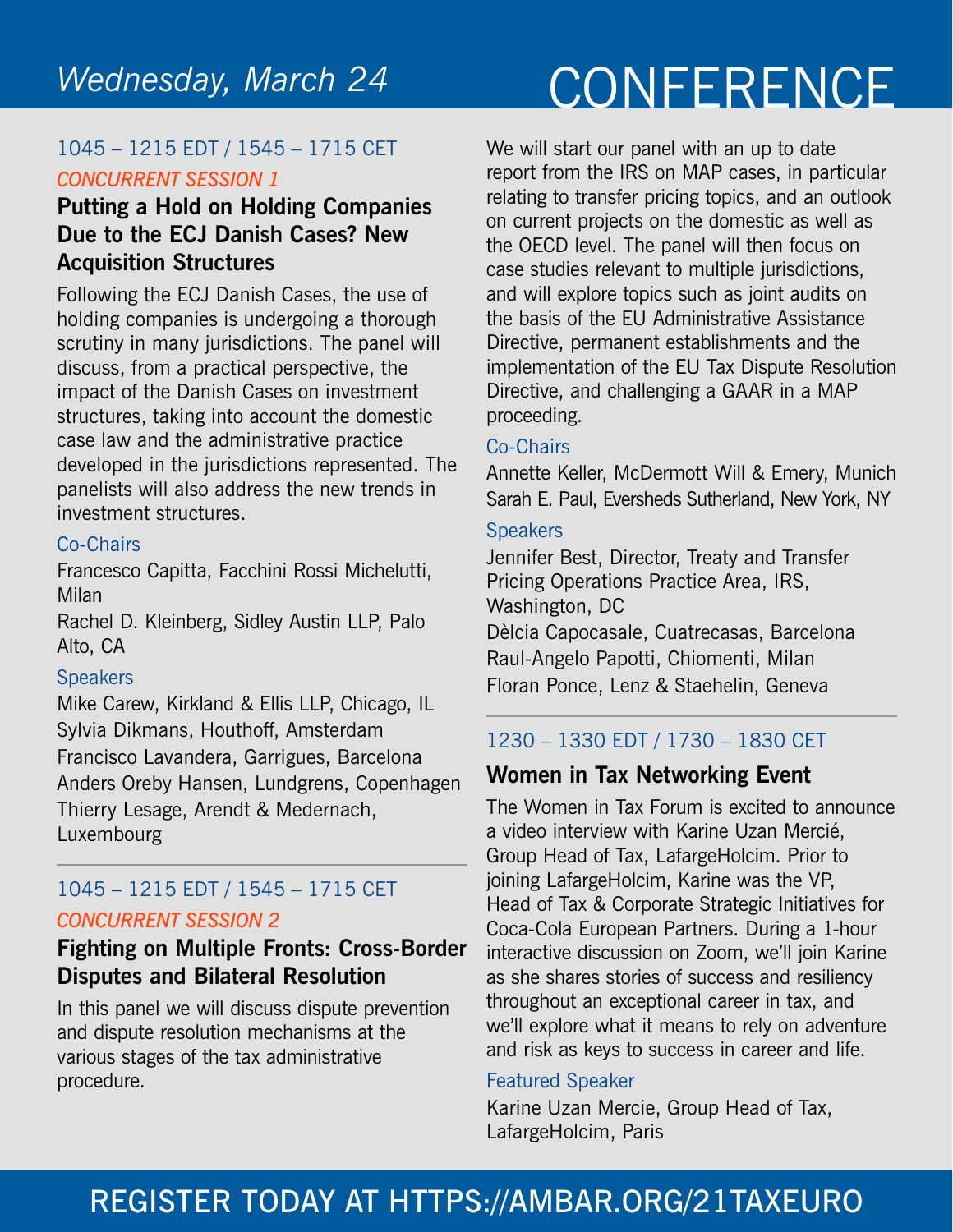#### 0900 – 1030 EDT / 1400 – 1530 CET *PLENARY SESSION*

#### **Government/OECD Updates**

International tax topics of current interest will be discussed from the perspective of governments and the OECD. The discussion will include perspectives on the OECD pillars 1 & 2 and certain EU initiatives. From a US standpoint, a sampling of issues faced by the IRS in the regulatory process (including proposed regulations affecting the creditability of foreign taxes), the ruling process, treaty interpretation, and litigation will be addressed. Further topics of discussion will include UK tax developments (in particular in light of UK Budget Day), the tax certainty agenda, and the prospects for public country by country reporting.

#### Co-Chairs

Margriet Lukkien, Loyens & Loeff, Amsterdam Danielle Rolfes, KPMG LLP, Washington, DC

#### **Speakers**

Peter H. Blessing, Associate Chief Counsel (International), Office of Chief Counsel, IRS, Washington, DC

Martin Kreienbaum, Director General of International Taxation, Federal Ministry of Finance, Berlin

Grace Perez-Navarro, Deputy Director, Centre for Tax Policy and Administration, OECD, Paris Mike Williams, Director, Business and International Tax, HM Treasury, London

#### 1030 – 1100 EDT / 1530 – 1600 CET **Networking ZOOM Break**

# CONFERENCE *Thursday, March 25*

#### 1100 – 1230 EDT / 1600 – 1730 CET *CONCURRENT SESSION 1*

#### **Remaking International Tax for the 21st Century: Impact of and Outlook for OECD's Evolving Pillars**

The Blueprints are in, and construction is scheduled to begin soon on the OECD/G20 Inclusive Framework's grand project to redesign the international tax system for the digital age. As the project advances toward a mid-summer deadline for planning approvals, its proposed nexus, profit allocation, and global minimum tax rules are already affecting companies' tax planning and structuring decisions.

Political consensus has thus far remained elusive, but will the new US administration make success more likely? Will technical and administrative complexity persist following pleas for simplification at the January public consultation? Our panel of US and European practitioners, joined by an OECD official, will assess the current state of play and likely prospects from the perspectives of taxpayers and tax administrations. How would each set of stakeholders define "success" for this project? What are the implications of success (or failure) for global investment, systemic stability, and tax revenue? And what will it take to get Pillar One, Pillar Two, or both over the line?

#### Co-Chairs

Sandy Bhogal, Gibson Dunn, London Elizabeth J. Stevens, Caplin & Drysdale, Washington, DC

#### **Speakers**

Paul D. Carman, Chapman and Cutler LLP, Chicago, IL

Pia Dorfmueller, Dentons, Frankfurt am Main Joe Duffy, Matheson, Dublin

Grace Perez-Navarro, Deputy Director, Centre for Tax Policy and Administration, OECD, Paris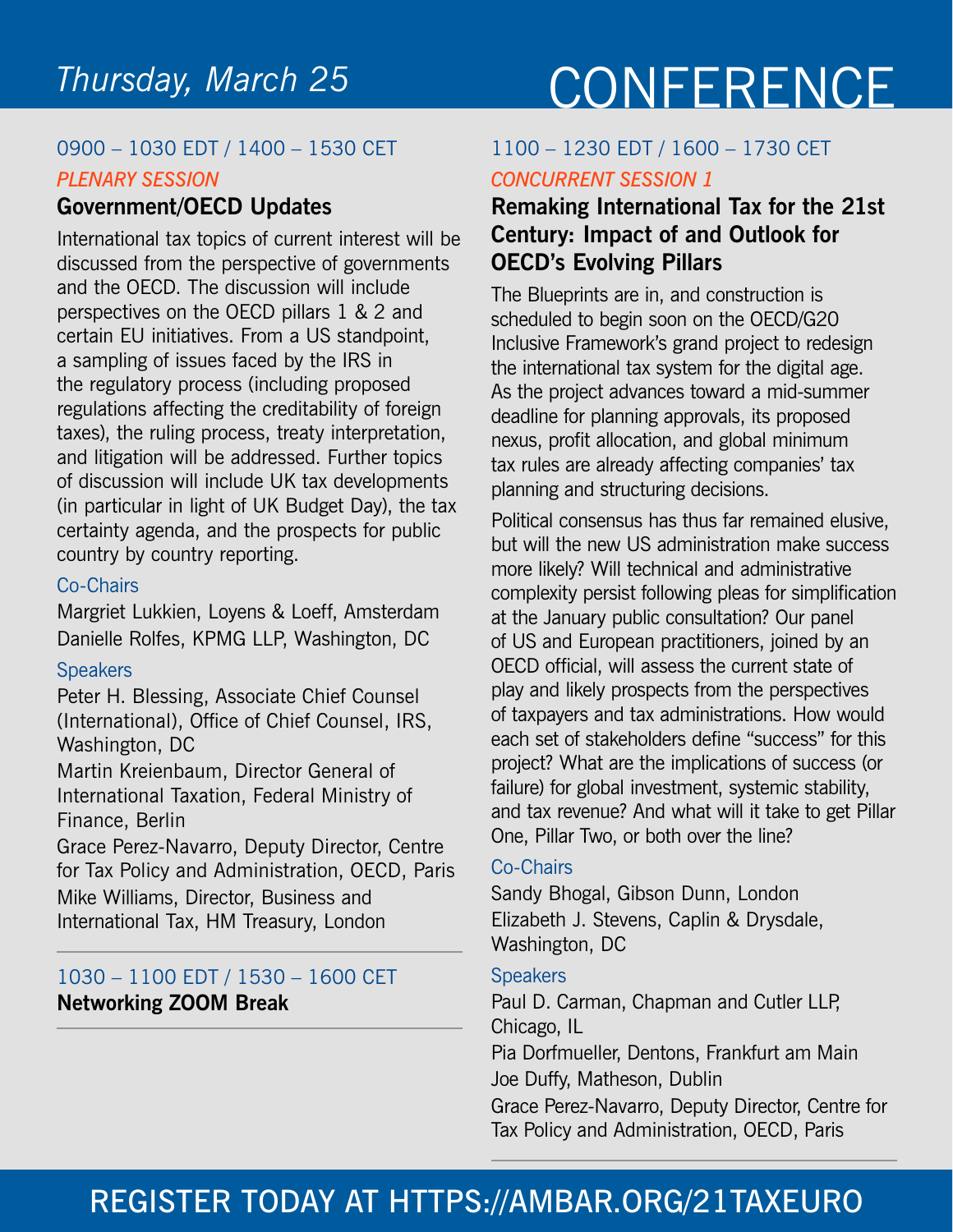## CONFERENCE *Thursday, March 25*

#### 1100 – 1230 EDT / 1600 – 1730 CET *CONCURRENT SESSION 2*

#### **New Tactics by Governments in Criminal Tax Enforcement**

Despite the pandemic, governments around the world are actively investigating and prosecuting tax crimes. These investigations involve some of the most complex and sophisticated financial transactions we have seen to date, including the cum-ex investigations in Germany, Belgium, and Denmark involving more than 1,000 suspects, and the complex financial dealings of high wealth individuals engaged in broad, cross-border conduct. To identify and effectively prosecute these cases, governments are deploying all available resources and investigative tools. This panel will address some of those tools, including investigative interviews, search warrants, and exchange of information provisions.

In addition, the panelists will delve into several hot topics in global criminal tax enforcement, including the focus on professional enablers and facilitation of tax evasion, use of deferred and non-prosecution agreements, and the application of double jeopardy. Finally, the panelists will discuss some of the "ripped from the headlines" cases in their respective jurisdictions.

#### Co-Chairs

Caroline D. Ciraolo, Kostelanetz & Fink, LLP, Washington, DC Sabine Stetter, stetter Attorneys at Law, Munich **Speakers** Felice D'Acquisto, LMS Studio legale, Rome

Lawrence S. Feld, Law Office of Lawrence S. Feld, New York, NY Jessica Parker, Corker Binning, London Alice Rousseau, Alice Rousseau Avocats, Paris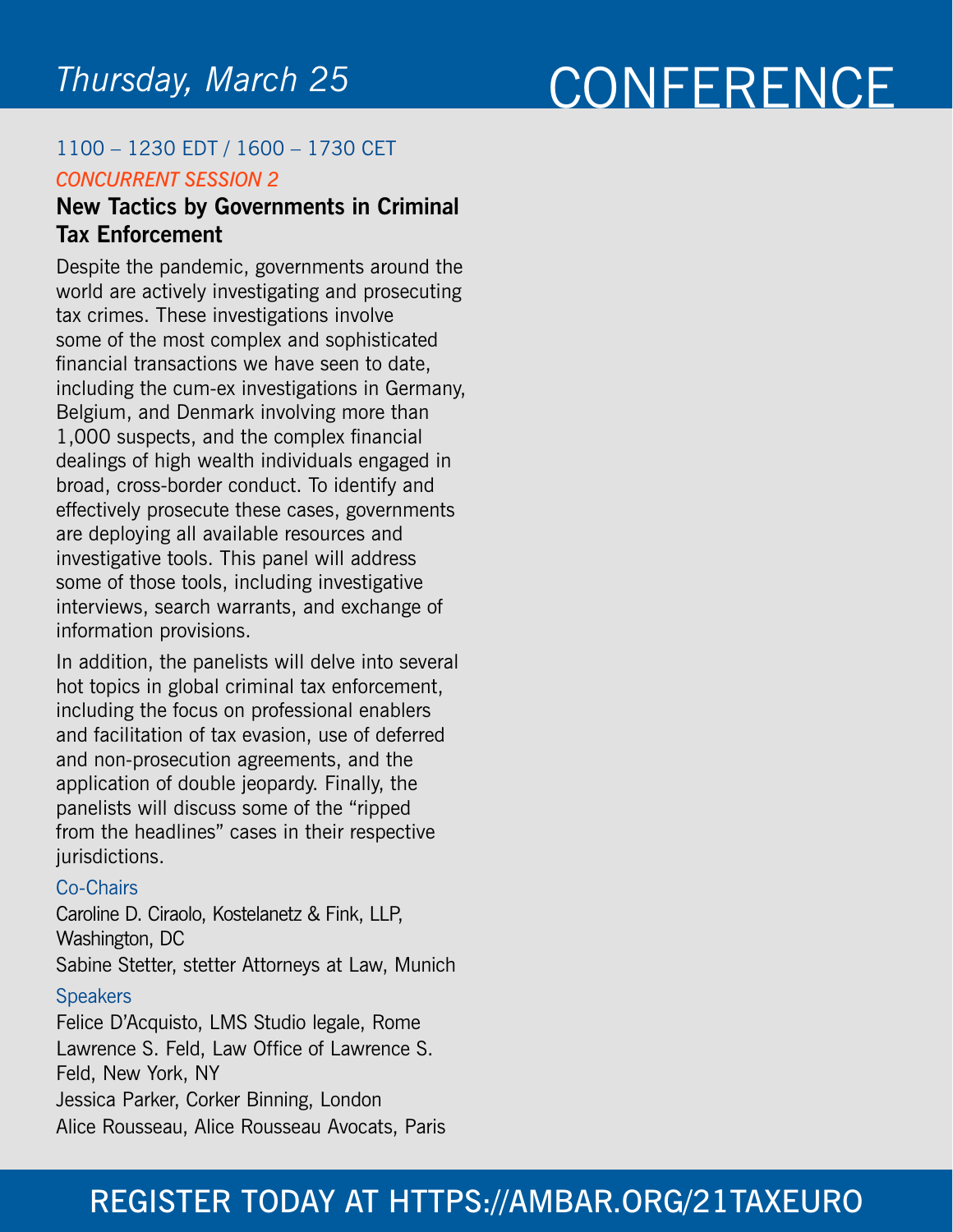# INFORMATION

#### **DESCRIPTION**

The Virtual 21st Annual U.S. and Europe Tax Practice Trends Conference will focus on practical tax practice trends for multinational corporations and their international advisors, as well as provide insight into how government tax officials may view the international tax landscape in light of important international developments that impact corporate taxpayers. Panelists will include industry leaders, senior government and OECD officials, and leading tax practitioners from the United States and Europe.

Designed for international tax professionals from industry and private practice, sessions will cover:

- BREXIT related tax issues
- DAC 6 implementation challenges
- Transfer pricing: new cases and pandemic impact
- Distressed and non-distressed deals during the pandemic
- Lawyers and non-lawyers working together: privilege and ethical issues
- Corporate/M&A post reform
- New acquisition structures related to the ECJ Danish cases
- Coss-border disputes and bilateral resolution
- Government and OECD updates
- Key impacts of OECD recommendations on Pillars
- New tactics by governments in criminal tax enforcement

#### **REGISTRATION**

Registration is available at the following website: https://ambar.org/21taxeuro. All individuals attending any part of the Workshop and Conference must register and pay the appliciple fee. Payment may be by check, credit card, or wire transfer. Email taxmeeting@americanbar.org to pay by wire transfer or for group registration options (discounts available).

| <b>Registration Categories and Fees</b>             | Through March 12 After March 12 |             |
|-----------------------------------------------------|---------------------------------|-------------|
| ABA, IBA, IFA Members and Past Conference Attendees | \$300                           | \$330       |
| Non-Member                                          | \$600                           | \$660       |
| Workshops Only                                      | \$100                           | \$110       |
| Tax Executive                                       | \$100                           | \$110       |
| Young Lawyer (under 35 years)                       | \$100                           | \$110       |
| <b>Government Attorney</b>                          | \$100                           | \$110       |
| Academic                                            | \$325                           | \$325       |
| Non-Profit                                          | \$25                            | \$25        |
| Full-Time Law Students                              | <b>FREE</b>                     | <b>FREE</b> |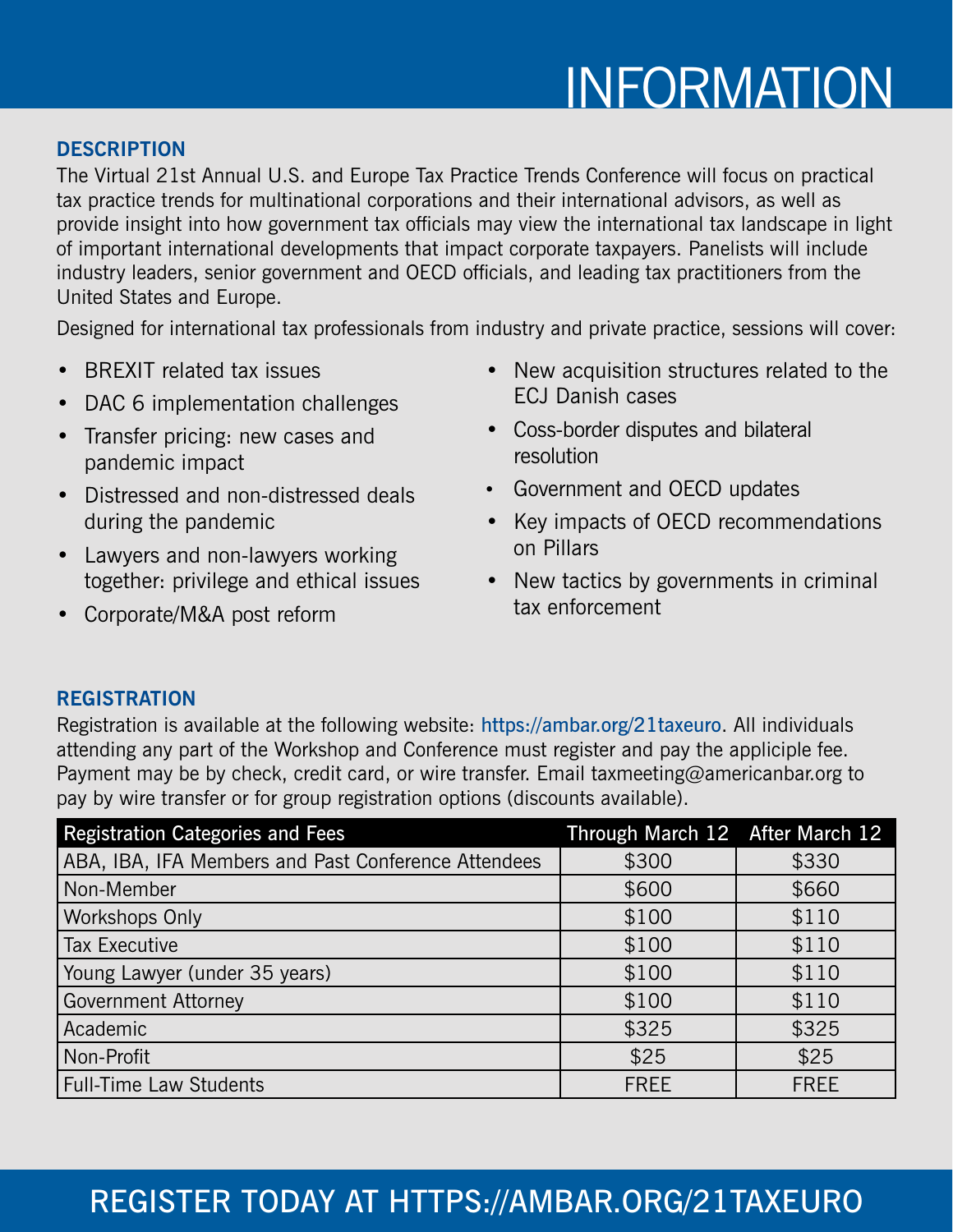## INFORMATION

#### **CLE CREDIT**

The American Bar Association will seek 11.25 CLE credit hours in 60-minute states and 13.5 CLE credit hours 50-minute states. Credit hours are estimated and are subject to each state's approval and credit rounding rules. For more information about CLE accreditation in your state, please email tim.brady@americanbar.org.

#### **ABA OPEN MEETINGS POLICY**

In accordance with the American Bar Association Open Meetings Policy, all ABA programs are open to the media unless they are to conduct business sessions of a confidential nature. The Association encourages media coverage of its activities. If you have questions about this policy, please contact the ABA Tax Section at +1.202.662.8670.

#### **CONTENT DISCLAIMER**

All Workshop and Conference content, including live, recorded, and written presentations, represents the opinions of the authors and speakers and should not be construed to be those of either the American Bar Association or Section of Taxation unless adopted pursuant to the bylaws of the Association. Nothing contained herein is to be considered as the rendering of legal advice for specific cases, and readers are responsible for obtaining such advice from their own legal counsel. This Workshop and Conference content and any forms and agreements herein are intended for educational and informational purposes only.

All rights reserved. No part of these materials may be reproduced, stored in a retrieval system, or transmitted, in any form by any means, electronic, mechanical, photocopying, recording, or otherwise, without the written permission of the American Bar Association.

#### **PHOTOGRAPHY AND VIDEO**

Note that by attending the Conference, attendees have agreed to the terms of the American Bar Association Image/Audio/Video Release which allows images, audio, and video recorded on site to be used for educational and promotional purposes by the American Bar Association.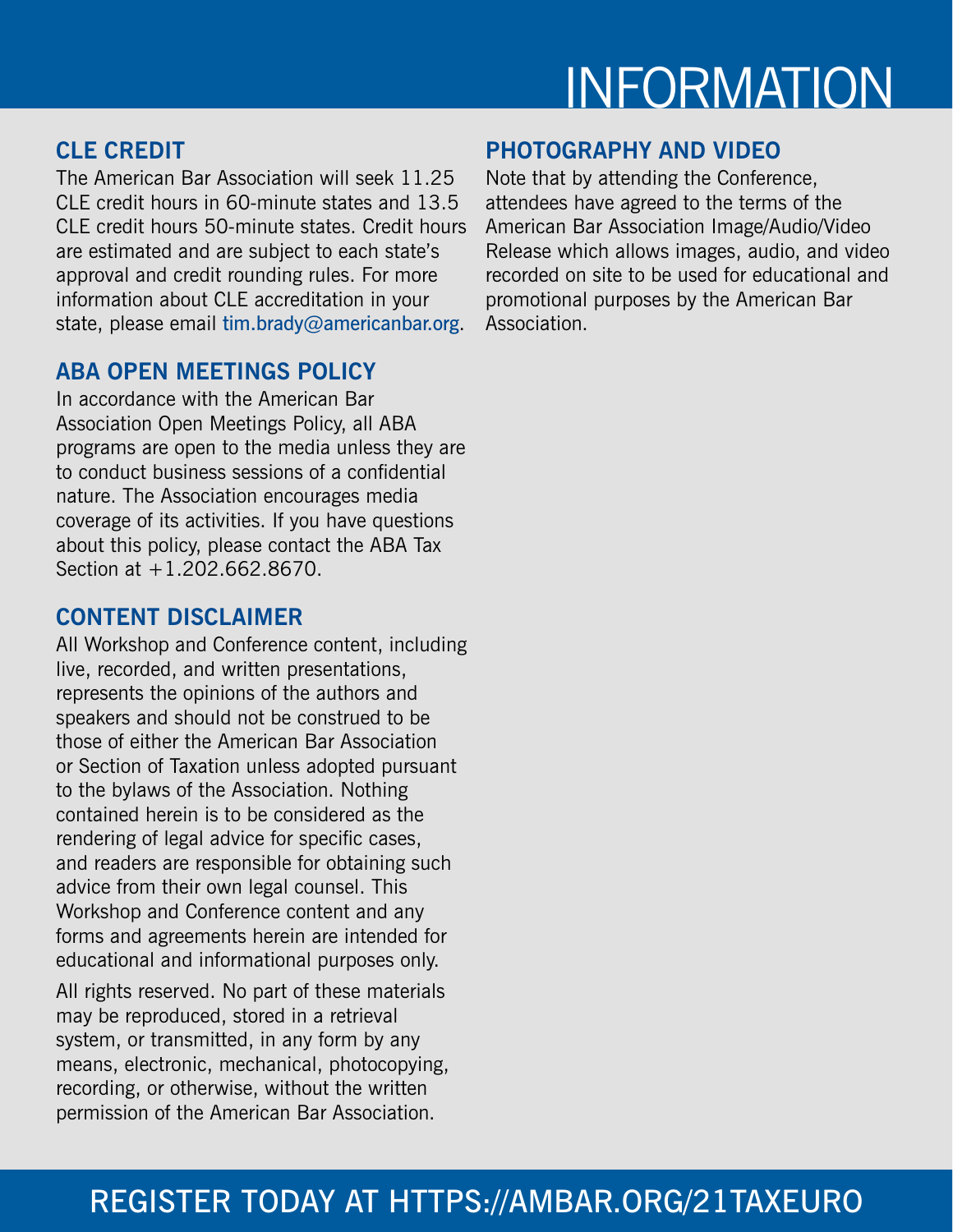## **ORGANIZATION**

#### **CONFERENCE AND WORKSHOP PLANNING COMMITTEE**

Joan C. Arnold, Troutman Pepper, Philadelphia, PA Annabelle Bailleul-Mirabaud, CMS Francis Lefebvre Avocats, Paris Sandy Bhogal, Gibson Dunn, London Thierry Boitelle, Bonnard Lawson, Geneva Francesco Capitta, Facchini Rossi Michelutti, Milan Stuart Chessman, Vivendi S.A., New York, NY Alan Granwell, Holland & Knight, Washington, DC Kat Saunders Gregor, Ropes & Gray LLP, Boston, MA *(Conference Co-Chair)* Reto Heuberger, Homburger, Zurich *(Conference Co-Chair)* Hal Hicks, Skadden, Arps, Slate, Meagher & Flom LLP, Washington, DC Annette Keller, McDermott Will & Emery, Munich Jessica Kemp, Travers Smith LLP, London Margriet Lukkien, Loyens & Loeff, Amsterdam *(Conference Co-Chair)* Kimberly J. Majure, KPMG LLP, Washington, DC Amelia O'Beirne, A&L Goodbody, Dublin Anders Oreby Hansen, Lundgrens, Copenhagen Severiano Ortiz, Kozusko Harris Duncan, Washington, DC Grace Perez-Navarro, OECD, Paris Stanley C. Ruchelman, Ruchelman P.L.L.C., New York, NY *(Conference Co-Chair)* Niklas Schmidt, Wolf Theiss, Vienna Dirk Suringa, Covington & Burling LLP, Washington, DC Ewout van Asbeck, Van Doorne N.V., Amsterdam Sonia Velasco, Cuatrecasas, Barcelona

#### **PAST LOCAL CONFERENCE CHAIRS (2015-2019)**

Michel Collet, CMS Francis Lefebvre Avocats, Paris (2019) Olivier Dauchez, Gide Loyrette Nouel, Paris (2019) Carola van den Bruinhorst, Loyens & Loeff N.V., Amsterdam (2018) Peter Flipsen, Simmons & Simmons LLP, Amsterdam (2018) Albert Collado, Garrigues, Barcelona (2017) Sonia Velasco, Cuatrecasas, Barcelona (2017) Bruno Gangemi, Macchi di Cellere Gangemi, Rome (2016) Stefano Petrecca, Macchi di Cellere Gangemi, Rome (2016) Pia Dorfmueller, P+P Pöllath + Partners, Frankfurt am Main (2015)